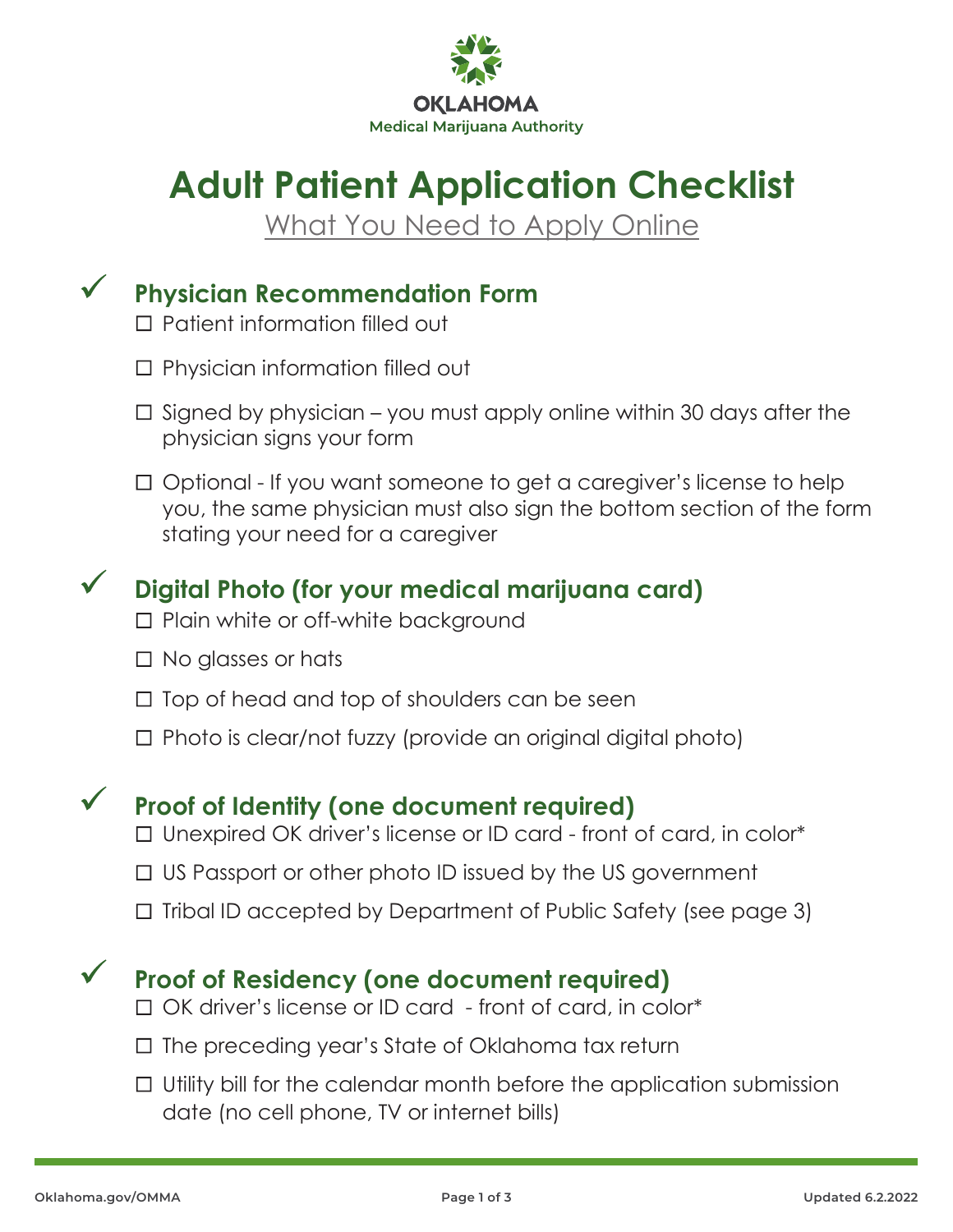

- $\Box$  Residential property deed to OK property
- □ Current rental agreement for OK residential property
- Other documentation OMMA deems sufficient

\*You can use your Oklahoma driver's license or Oklahoma identification card for both residency and identity. You will be asked if you are using one of these items in the application.

### **Proof of Medicaid/Medicare/Disabled Veteran Status (optional)\*\***

- □ Medicare-front of your Medicare card
- Medicaid-enrollment letter
- □ Veteran Status-letter from the VA with 100% disability status noted

\*\*Please make sure you can provide this proof before submitting your application.

## **Payment**

- $\Box$  \$100 non-refundable application fee
- □ \$20 non-refundable application fee for applicants with proof of

Medicaid/Medicare/100% Disabled Veteran Status

□ Requires Visa, Mastercard, or Discover credit or debit card

#### **Online Account**

□ Visit [Oklahoma.gov/OMMA](https://oklahoma.gov/omma.html) and click "Apply: New or Renewal" Button



- $\Box$  Register an account with your email address
- $\Box$  Wait for your verification email and click "verify"
- Fill out your application and upload required documents
- $\Box$  Pay and submit

#### **[View our how-to video](https://www.youtube.com/watch?v=pLrCDSLwgJI)**